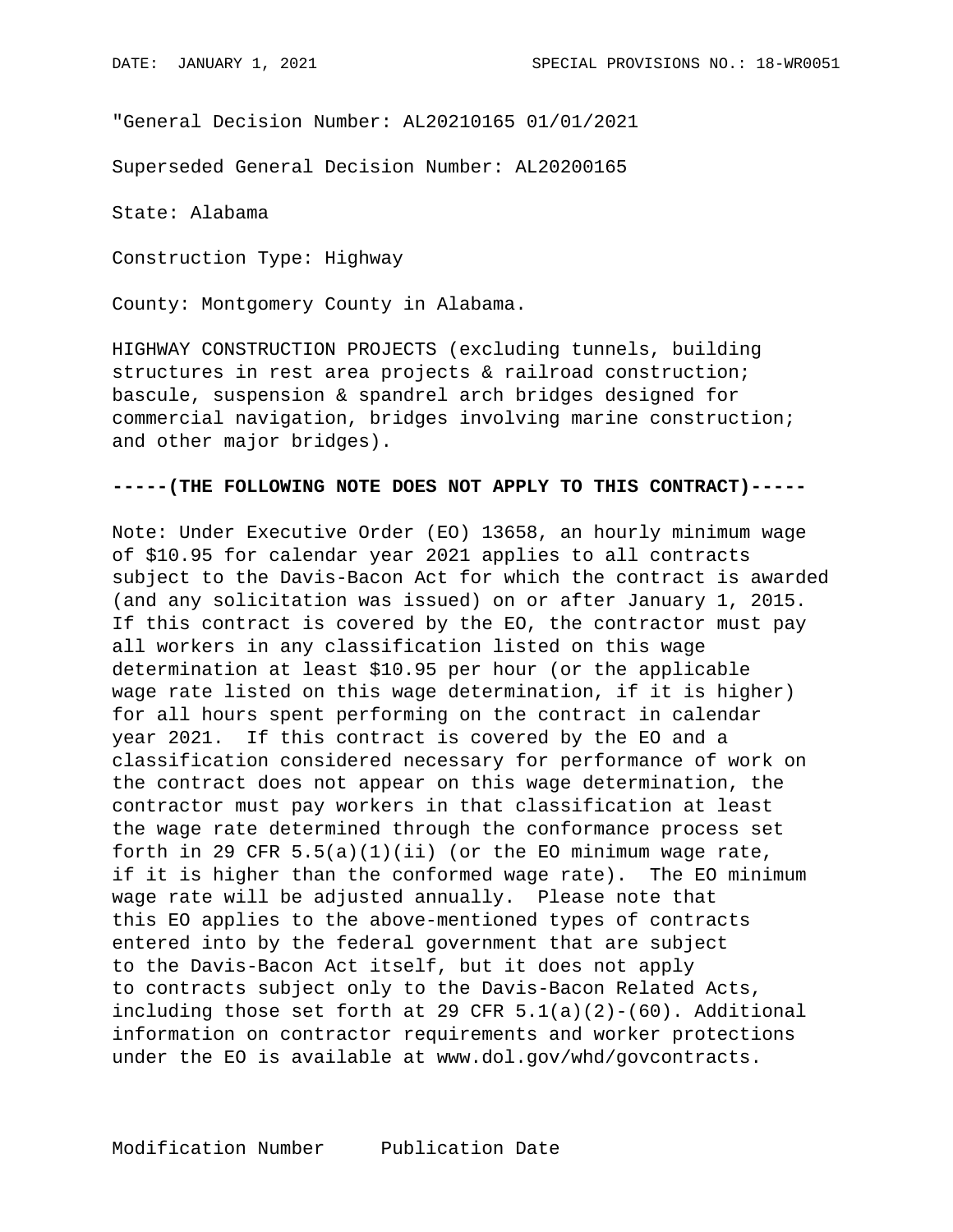0 01/01/2021

## ELEC0505-001 09/01/2019

|                         |                     | Rates | Fringes |
|-------------------------|---------------------|-------|---------|
|                         | ELECTRICIAN\$ 27.34 |       | 3%+8.61 |
| SUAL2019-044 11/13/2019 |                     |       |         |

 Rates Fringes CARPENTER (Form Work Only).......\$ 16.65 0.00 CEMENT MASON/CONCRETE FINISHER...\$ 15.09 0.00 HIGHWAY/PARKING LOT STRIPING: Operator (Striping Machine).....\$ 19.82 0.00 HIGHWAY/PARKING LOT STRIPING: Truck Driver (Line Striping  $True k) \ldots \ldots \ldots \ldots \ldots \ldots \ldots \ldots \div 14.55$  0.00 IRONWORKER, REINFORCING..........\$ 16.20 0.00 IRONWORKER, STRUCTURAL............\$ 22.40 0.00 LABORER GRADE CHECKER.............\$ 14.08 0.00 LABORER: Asphalt, Includes Raker, Shoveler, Spreader and Distributor.......................\$ 13.09 0.00 LABORER: Common or General......\$ 12.07 0.00 LABORER: Mason Tender - Cement/Concrete..................\$ 12.41 0.00 LABORER: Pipelayer...............\$ 12.59 0.00 LABORER: Erosion Control.........\$ 12.50 0.00 OPERATOR: Asphalt Spreader......\$ 16.00 0.00 OPERATOR: Backhoe/Excavator/Trackhoe.......\$ 16.28 0.00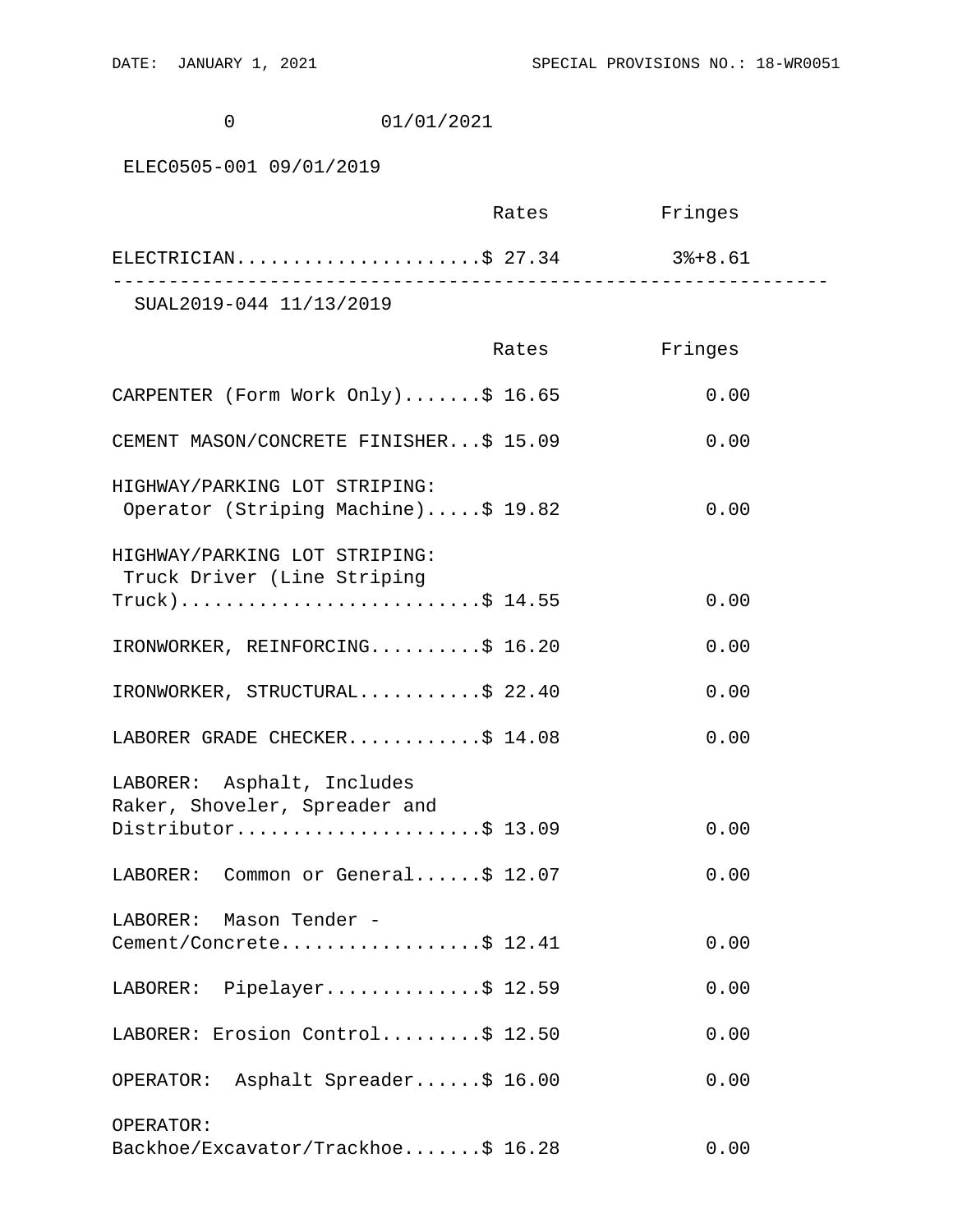|                  | OPERATOR: Bobcat/Skid                                         |       |
|------------------|---------------------------------------------------------------|-------|
|                  | Steer/Skid Loader\$ 13.88                                     | 0.00  |
| OPERATOR:        | Broom/Sweeper\$ 14.57                                         | 0.00  |
|                  | OPERATOR: Bulldozer\$ 14.93                                   | 0.00  |
| OPERATOR:        | Crane\$ 23.10                                                 | 0.00  |
|                  | OPERATOR: Distributor\$ 16.12                                 | 0.00  |
| OPERATOR:        | Drill\$ 26.73                                                 | 11.25 |
|                  | OPERATOR: Grader/Blade\$ 17.98                                | 0.00  |
|                  | OPERATOR: Loader\$ 15.55                                      | 0.00  |
|                  | OPERATOR: Material Transfer<br>Vehicle\$ 16.60                | 0.00  |
|                  | OPERATOR: Mechanic\$ 18.59                                    | 0.00  |
|                  | OPERATOR: Milling Machine\$ 15.79                             | 0.00  |
| OPERATOR:        | Oiler\$ 16.83                                                 | 0.00  |
|                  | OPERATOR: Paver (Asphalt,<br>Aggregate, and Concrete)\$ 15.83 | 0.00  |
|                  | OPERATOR: Roller\$ 15.02                                      | 0.00  |
|                  | OPERATOR: Scraper\$ 13.30                                     | 0.00  |
|                  | PAINTER (Brush and Roller)\$ 15.97                            | 1.27  |
| TRAFFIC CONTROL: | $Flagger$ \$ 15.13                                            | 0.00  |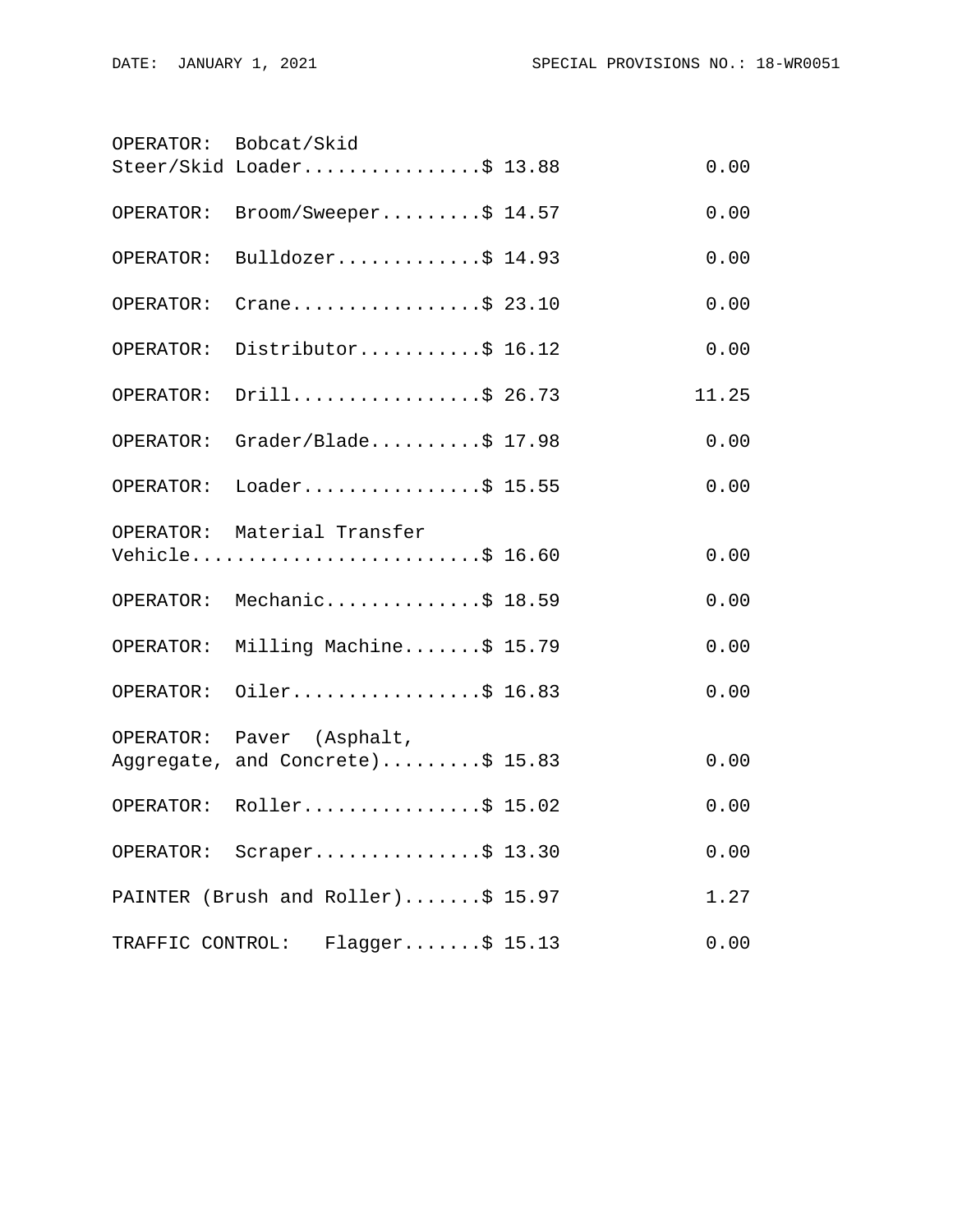| TRAFFIC CONTROL:           |                                     |  |      |  |  |  |
|----------------------------|-------------------------------------|--|------|--|--|--|
| Laborer-Cones/             |                                     |  |      |  |  |  |
| Barricades/Barrels -       |                                     |  |      |  |  |  |
|                            | Setter/Mover/Sweeper\$ 16.34        |  | 0.00 |  |  |  |
|                            | TRUCK DRIVER: Dump Truck\$ 15.51    |  | 0.00 |  |  |  |
|                            | TRUCK DRIVER: Flatbed Truck\$ 15.00 |  | 0.00 |  |  |  |
|                            | TRUCK DRIVER: Lowboy Truck\$ 17.50  |  | 0.00 |  |  |  |
| TRUCK DRIVER: Semi-Trailer |                                     |  |      |  |  |  |
|                            | $True k$ \$ 15.56                   |  | 0.00 |  |  |  |
|                            | TRUCK DRIVER: Water Truck\$ 13.50   |  | 0.00 |  |  |  |
|                            |                                     |  |      |  |  |  |

WELDERS - Receive rate prescribed for craft performing operation to which welding is incidental.

## ================================================================

Note: Executive Order (EO) 13706, Establishing Paid Sick Leave for Federal Contractors applies to all contracts subject to the Davis-Bacon Act for which the contract is awarded (and any solicitation was issued) on or after January 1, 2017. If this contract is covered by the EO, the contractor must provide employees with 1 hour of paid sick leave for every 30 hours they work, up to 56 hours of paid sick leave each year. Employees must be permitted to use paid sick leave for their own illness, injury or other health-related needs, including preventive care; to assist a family member (or person who is like family to the employee) who is ill, injured, or has other health-related needs, including preventive care; or for reasons resulting from, or to assist a family member (or person who is like family to the employee) who is a victim of, domestic violence, sexual assault, or stalking. Additional information on contractor requirements and worker protections under the EO is available at www.dol.gov/whd/govcontracts.

Unlisted classifications needed for work not included within the scope of the classifications listed may be added after award only as provided in the labor standards contract clauses (29CFR 5.5 (a) (1) (ii)).

----------------------------------------------------------------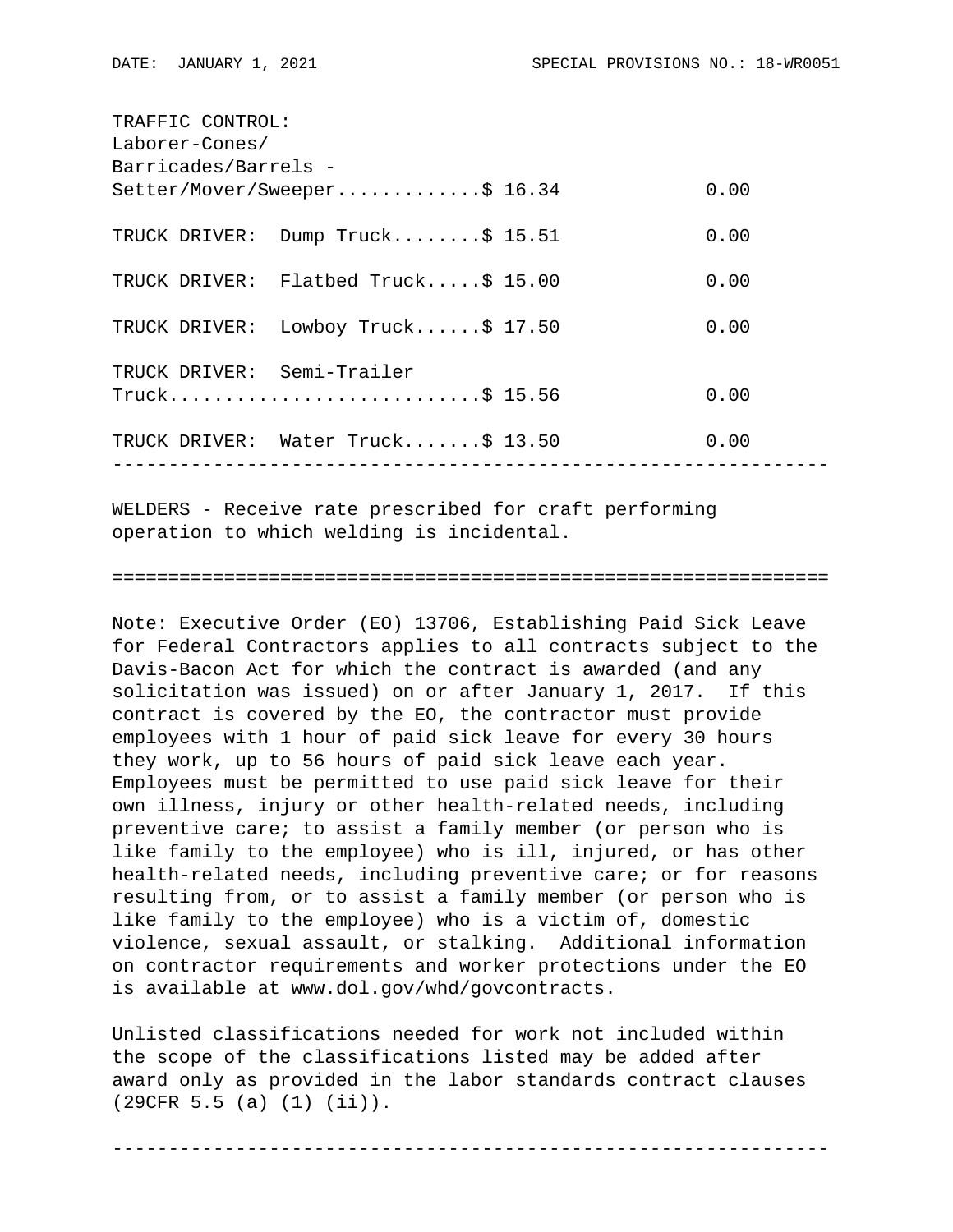The body of each wage determination lists the classification and wage rates that have been found to be prevailing for the cited type(s) of construction in the area covered by the wage determination. The classifications are listed in alphabetical order of ""identifiers"" that indicate whether the particular rate is a union rate (current union negotiated rate for local), a survey rate (weighted average rate) or a union average rate (weighted union average rate).

Union Rate Identifiers

A four-letter classification abbreviation identifier enclosed in dotted lines beginning with characters other than ""SU"" or ""UAVG"" denotes that the union classification and rate were prevailing for that classification in the survey. Example: PLUM0198-005 07/01/2014. PLUM is an abbreviation identifier of the union which prevailed in the survey for this classification, which in this example would be Plumbers. 0198 indicates the local union number or district council number where applicable, i.e., Plumbers Local 0198. The next number, 005 in the example, is an internal number used in processing the wage determination. 07/01/2014 is the effective date of the most current negotiated rate, which in this example is July 1, 2014.

Union prevailing wage rates are updated to reflect all rate changes in the collective bargaining agreement (CBA) governing this classification and rate.

Survey Rate Identifiers

Classifications listed under the ""SU"" identifier indicate that no one rate prevailed for this classification in the survey and the published rate is derived by computing a weighted average rate based on all the rates reported in the survey for that classification. As this weighted average rate includes all rates reported in the survey, it may include both union and non-union rates. Example: SULA2012-007 5/13/2014. SU indicates the rates are survey rates based on a weighted average calculation of rates and are not majority rates. LA indicates the State of Louisiana. 2012 is the year of survey on which these classifications and rates are based. The next number, 007 in the example, is an internal number used in producing the wage determination. 5/13/2014 indicates the survey completion date for the classifications and rates under that identifier.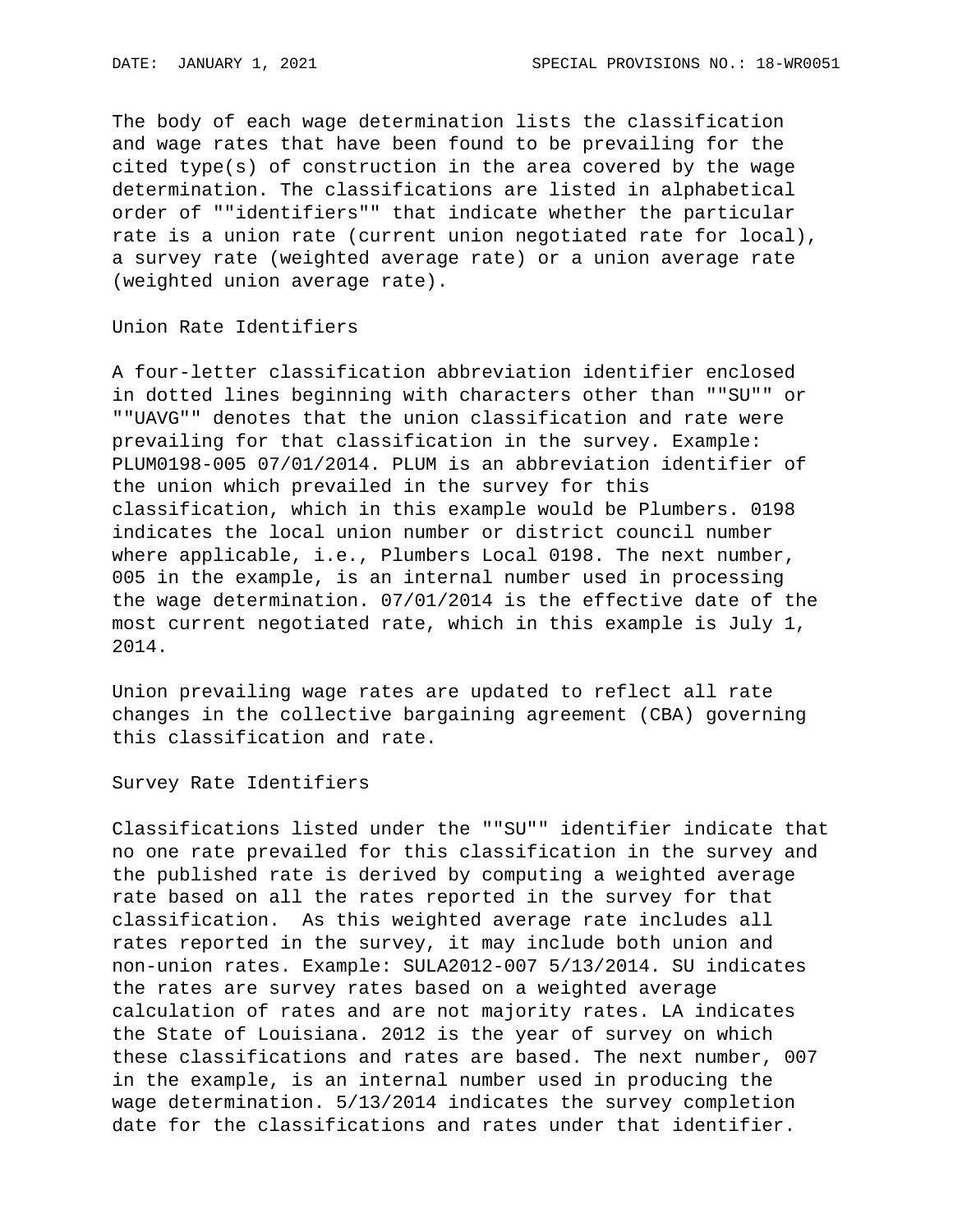Survey wage rates are not updated and remain in effect until a new survey is conducted.

Union Average Rate Identifiers

Classification(s) listed under the UAVG identifier indicate that no single majority rate prevailed for those classifications; however, 100% of the data reported for the classifications was union data. EXAMPLE: UAVG-OH-0010 08/29/2014. UAVG indicates that the rate is a weighted union average rate. OH indicates the state. The next number, 0010 in the example, is an internal number used in producing the wage determination. 08/29/2014 indicates the survey completion date for the classifications and rates under that identifier.

A UAVG rate will be updated once a year, usually in January of each year, to reflect a weighted average of the current negotiated/CBA rate of the union locals from which the rate is based.

----------------------------------------------------------------

## WAGE DETERMINATION APPEALS PROCESS

1.) Has there been an initial decision in the matter? This can be:

- \* an existing published wage determination
- \* a survey underlying a wage determination
- \* a Wage and Hour Division letter setting forth a position on a wage determination matter
- \* a conformance (additional classification and rate) ruling

On survey related matters, initial contact, including requests for summaries of surveys, should be with the Wage and Hour Regional Office for the area in which the survey was conducted because those Regional Offices have responsibility for the Davis-Bacon survey program. If the response from this initial contact is not satisfactory, then the process described in 2.) and 3.) should be followed.

With regard to any other matter not yet ripe for the formal process described here, initial contact should be with the Branch of Construction Wage Determinations. Write to: